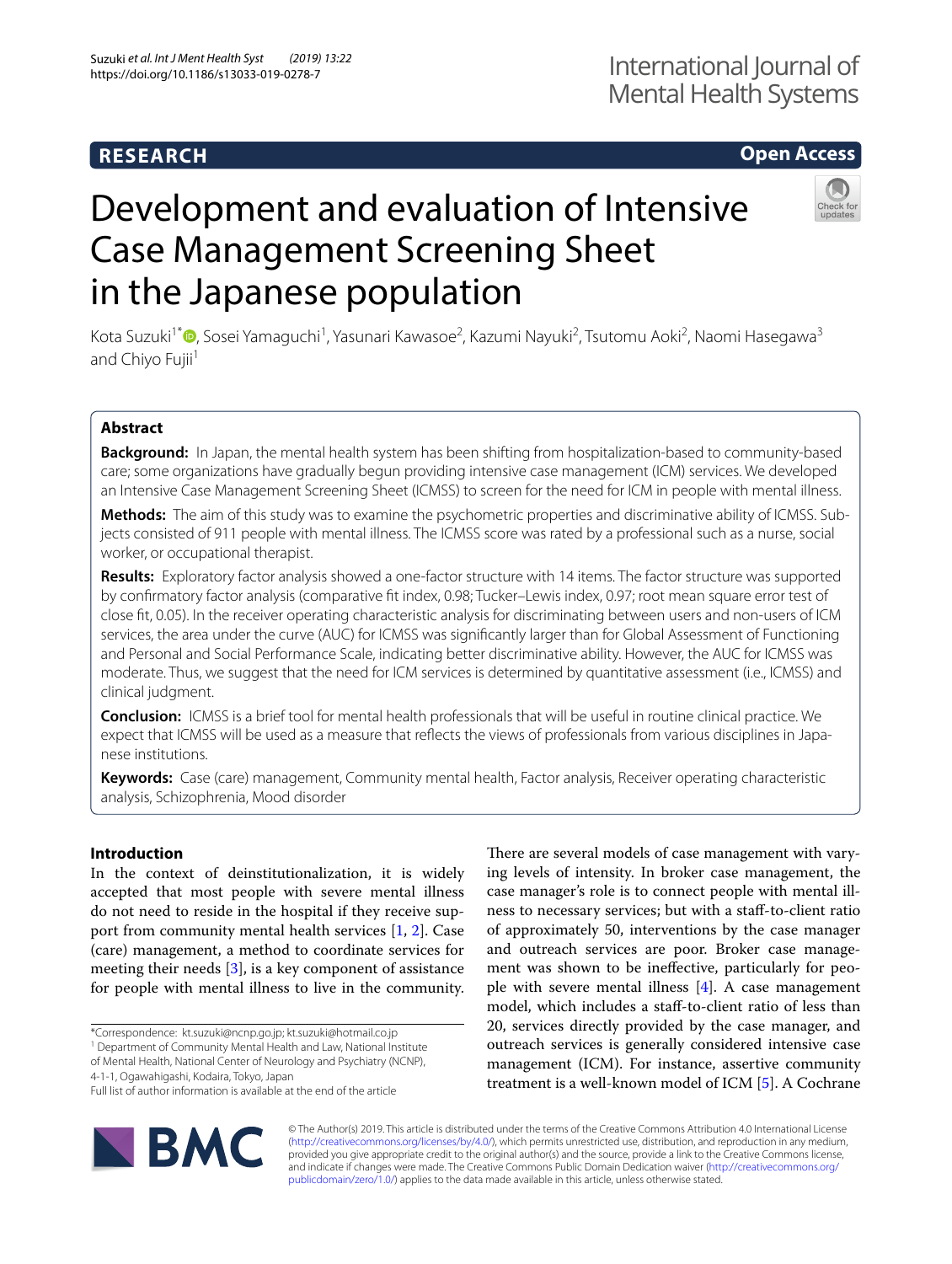review showed that ICM services reduce hospitalization rates, increase retention in care, and improve social functioning compared to standard care [[6](#page-6-5)]. However, ICM services appear to be considerably effortful and costly to provide for all patients with mental disorders; mental health resources in the real world are clearly limited. Considering the efficiency of community mental health services [[7\]](#page-6-6), it is imperative to assess the proper allocation of ICM services to people with severe mental illness who need them.

In Japan, the mental health system has been shifting from hospitalization-based to community-based care [\[8](#page-6-7)]. In addition, some organizations have gradually begun to provide ICM services. However, psychiatric hospitals and mental health clinics in Japan accept all people who potentially have mental health problems regardless of the care level needed  $[9]$  $[9]$ . Thus, it is important that psychiatrists and other professionals assess the need for ICM services to efficiently provide services.

People who need ICM services may be defned as those who have problems living in the community without ICM services. The current level of functioning is associated with the level of care  $[10]$ ; thus, it seems to be useful as a screen for ICM need. Moreover, since ICM is efective for reducing hospitalization rates and improving social functioning [\[6](#page-6-5)], ICM is considered necessary for patients at risk of frequent readmissions and challenges in adapting to living in the community. Systematic reviews have pointed out that medication adherence and family involvement are factors associated with readmission [\[11](#page-6-10), [12\]](#page-6-11). Prisoners, inmates, and probationers frequently have mental illness [\[13](#page-6-12)], and recidivism is high in people with and without mental illness [\[14](#page-6-13)]. Previous reviews have pointed out that poverty might cause mental illness, and mental illness worsens socioeconomics status [[15,](#page-6-14) [16](#page-6-15)]. Therefore, we hypothesized that the need for ICM services is based not only on current functioning, but also on these predictors of readmission and future challenges, i.e., medication adherence, family involvement, risk of criminal activity, and fnancial problems.

Assessment of functioning and prediction of readmission and future challenges in people with mental illness rely on multidisciplinary assessment by psychiatrists, mental health nurses, social workers, and occupational therapists. Such assessments are made in diferent contexts. Multidisciplinary professionals such as nurses, social workers, and occupational therapists are involved in the care of people with mental illness under diferent conditions [[17\]](#page-6-16). For example, nurses in general have many opportunities to interact with and observe people in medical settings [\[18](#page-6-17)]. Social workers help their patients receive social and community services [[19](#page-7-0)]; thus, they usually have information about family, fnancial, and social circumstances. Occupational therapists may support their patients in acquiring occupational and daily skills [[20\]](#page-7-1); they usually assess functioning and characteristics related to occupational experiences and daily activities through their clinical practice. In summary, the views of multidisciplinary professionals can shed light on multiple aspects of people with mental illness that might be helpful for identifying the need for ICM services.

Over the past three decades, several scales have been developed to assess levels of care and functioning  $[21-25]$  $[21-25]$  $[21-25]$ . The Global Assessment of Functioning (GAF) [[21](#page-7-2)] and Personal and Social Performance Scale (PSP) [\[22](#page-7-4)] are common tools measuring functioning in people with mental illness. Lyons et al. [[23\]](#page-7-5) developed the Severity of Psychiatric Illness Scale to assess the need for psychiatric admission. These measures do not include all of the factors associated with the need for ICM services, since they were not specifcally created for assessing this need. Furthermore, algorithms for determining levels of care were proposed in previous studies  $[26, 27]$  $[26, 27]$  $[26, 27]$  $[26, 27]$ . The Level of Care Utilization System for Psychiatric and Addiction Services (LOCUS) was developed by the American Association of Community Psychiatrists [[26](#page-7-6)] and used by some Japanese institutions [\[28\]](#page-7-8). LOCUS consists of six dimensions of fve detailed grading systems. It classifes people with mental illness into six levels, from outpatients via ICM to inpatients [[26\]](#page-7-6). Raters need training to precisely evaluate people with mental illness according to the fve detailed grading systems. In addition, if clinical staff members use LOCUS, they may need much efort to gather the needed information. In other words, it may be hard for professionals in various disciplines to acquire the relevant information in routine clinical practice to use LOCUS. Taken together, for the Japanese mental health system, we considered it important to develop a scale that comprehensively includes factors associated with the need for ICM and is easy for professionals from various disciplines to rate.

In this context, we developed the Intensive Case Management Screening Sheet (ICMSS) to briefy assess the need for ICM services in people with mental illness. ICMSS consists of items relevant to current functioning and predictors for readmission and future challenges in living independently. In addition, we developed ICMSS for professionals from various disciplines to use easily in clinical practice. Using data from two institutions that voluntarily provided ICM services to people with mental illness [[29](#page-7-9), [30](#page-7-10)], we aimed to examine the psychometric properties of ICMSS and its discriminative ability for users and non-users of ICM services.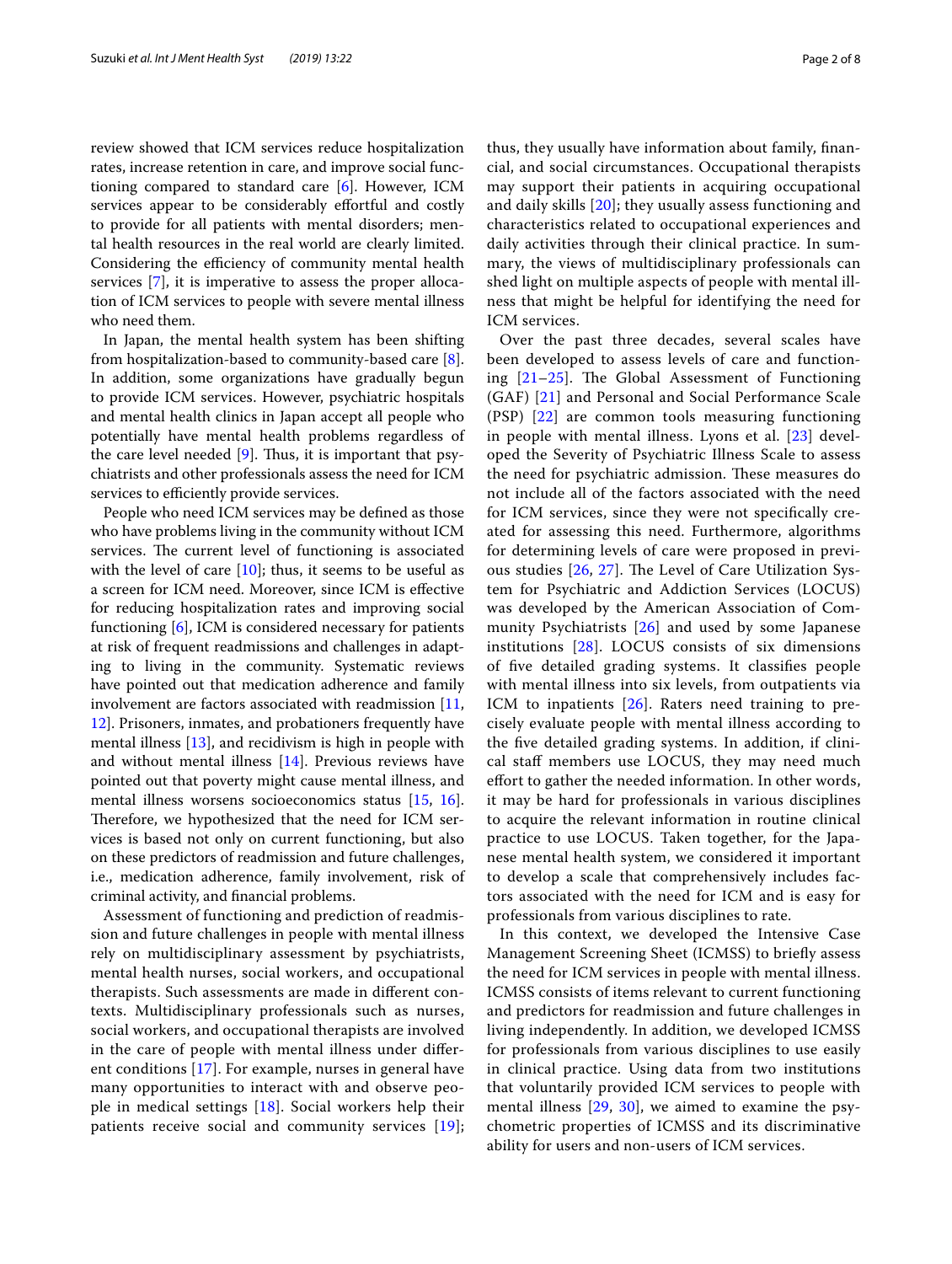## **Methods**

## **Participants**

Participants were recruited from a population of patients who received psychiatric outpatient services, psychiatric day care, or outreach services at two medical institutions during the study entry period (Fig. [1\)](#page-2-0). We set the following inclusion criteria for this study: age over 20 years; continuous use of services for at least 6 months at one of the participating medical institutions or a total duration of mental health services use of at least 12 months; and diagnosis codes from F10 to F99 in the International Statistical Classifcation of Diseases and Related Health Problems, 10th revision. We excluded patients who utilized residential care facilities for the aged and disabled, except for group home care. In terms of informed consent, we employed an opt-out approach in this study. Participants were provided information about this study via posters about the study in waiting rooms, which guaranteed opportunities to decline participation in the study and the use of their data.

A total of 1064 people participated in this study (Fig. [1](#page-2-0)). We used data from 911 people in the analysis after exclusion of missing values. ICM services were provided to 309 of 911 people at two institutions. The characteristics of each group are shown in Table [1](#page-2-1). The study protocol was approved by the ethics committee of Asahi General Hospital (No. 2016092001).

## **Intensive Case Management Screening Sheet (ICMSS)**

ICMSS was preliminarily developed based on similar research projects regarding case management. First, 11 items were created to assess the need for ICM services in acute psychiatric units  $[31]$  $[31]$  $[31]$ . Next, 19 items

## <span id="page-2-1"></span>**Table 1 Characteristics of participants (***n***=911)**

|                                        | <b>ICM</b> | Non-ICM | P value              |
|----------------------------------------|------------|---------|----------------------|
| N                                      | 309        | 602     |                      |
| Age                                    |            |         |                      |
| Mean                                   | 45.09      | 48.93   | < 0.001              |
| <b>SD</b>                              | 12.48      | 16.11   |                      |
| Sex                                    |            |         |                      |
| Male (%)                               | 59.87      | 46.51   | < 0.001              |
| Diagnosis                              |            |         |                      |
| Schizophrenia spectrum<br>disorder (%) | 46.60      | 26.74   | < 0.001 <sup>a</sup> |
| Mood disorder (%)                      | 20.71      | 40.03   | < 0.001 <sup>a</sup> |
| Other (%)                              | 32.69      | 33.22   | NS <sup>a</sup>      |
| Physical problem                       |            |         |                      |
| $\frac{0}{0}$                          | 17.15      | 15.95   | <b>NS</b>            |
| Previous hospitalization               |            |         |                      |
| %                                      | 20.39      | 11.46   | < 0.001              |
| GAF                                    |            |         |                      |
| Mean                                   | 54.23      | 59.08   | < 0.001              |
| <b>SD</b>                              | 14.70      | 14.35   |                      |
| PSP                                    |            |         |                      |
| Mean                                   | 57.08      | 63.21   | < 0.001              |
| <b>SD</b>                              | 14.49      | 15.52   |                      |

*GAF* Global Assessment of Functioning, *PSP* Personal and Social Performance Scale, *NS* nonsignifcant

<sup>a</sup> Bonferroni correction

were created by modifying the original 11 items with reference to the Discharge Difficulty Scale  $[32]$  for a study involving inpatients  $[33]$  $[33]$  $[33]$ . These items were used for other Japanese studies [\[34\]](#page-7-14). Four of 19 items were associated with issues related to hospital admission;

<span id="page-2-0"></span>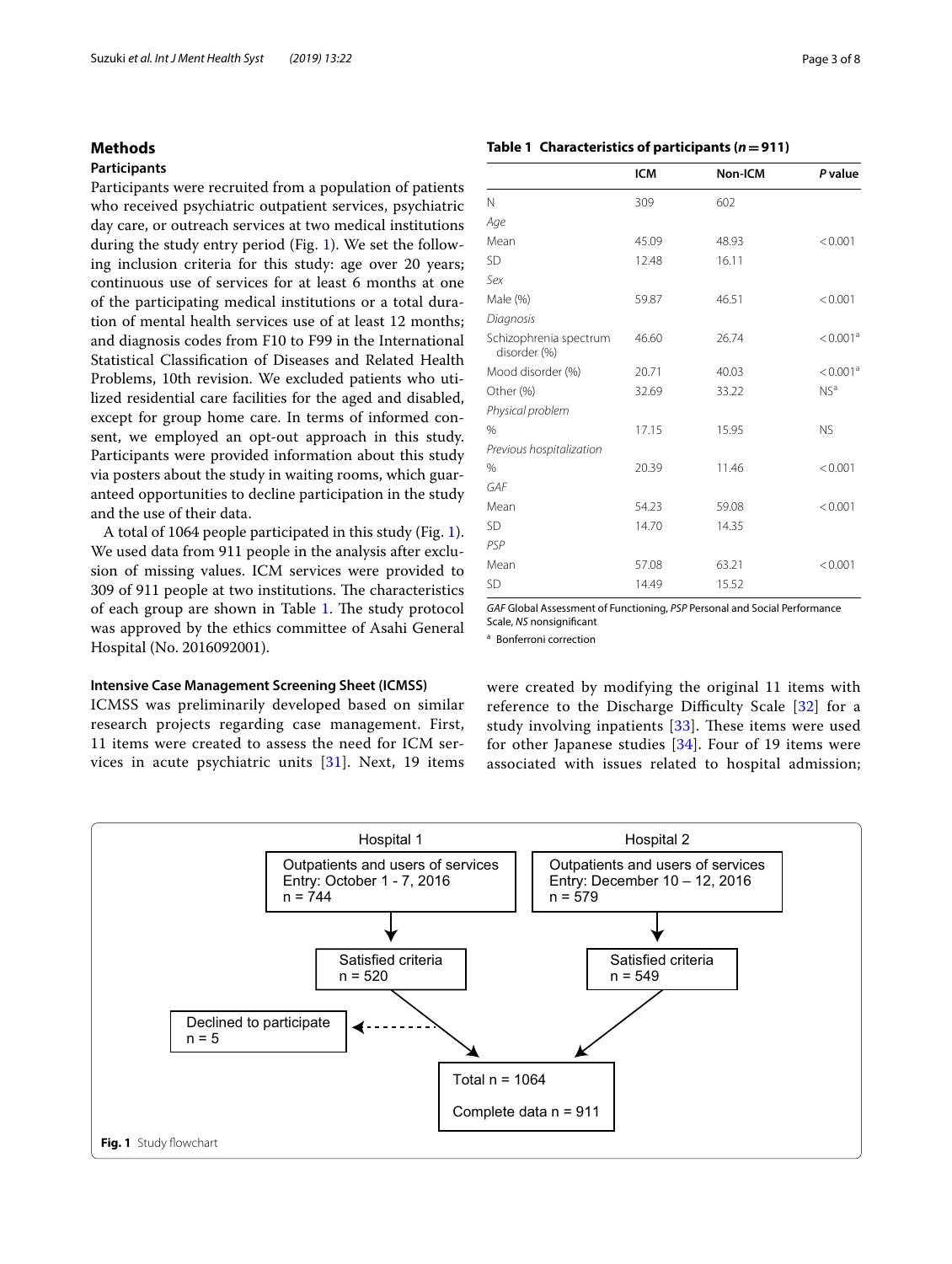these items were excluded for this study. Consequently, ICMSS consisted of 15 items related to current functioning and predictors for readmission and future challenges in living independently.

Mental health professionals (e.g., social workers, nurses, and occupational therapists) evaluated participants using ICMSS. They rated each item as yes, no, or unknown. There were unknown responses for 196 of 911 participants. For factor analysis, 196 participants were excluded from the dataset (i.e., *n*=715). On the other hand, we considered it useful to group unknown and missing responses together for ICMSS scoring; such scoring procedures have been used in other clinical assessment tools, e.g., Camberwell Assessment of Need [[35\]](#page-7-15). Thus, we performed ROC analysis using both datasets with 715 and 911 participants, respectively.

## **Variables**

Attending doctors rated the participants' functioning using Japanese versions of GAF and PSP. All doctors had received training on the rating methods for these scales. GAF is a measure of social, occupational, and psychological functioning [\[36](#page-7-16)]. PSP consists of four domains of personal and social functioning, including socially useful activities, personal and social relationships, self-care, and disturbing and aggressive behavior [[22\]](#page-7-4). Scores for each measure range from 1 to 100, with higher scores representing better functioning.

## **Analysis**

Statistical analysis was performed with R 3.3.1 [[37\]](#page-7-17) and the "psych," "polycor," "MASS," "pROC," "epiDisplay," and "lavaan" packages. The dataset  $(n=715)$  was divided into two subsets for exploratory and confrmatory factor analyses using the random function. The minimum average partial correlation (MAP) test was performed using a polychoric correlation matrix to determine the factor structure. We performed exploratory factor analysis with polychoric correlation analysis and maximum likelihood estimation, because values for each ICMSS item were either zero or one. For confrmatory factor analysis, we used a diagonally weighted least squares method. All of the data  $(n=715)$  were used for correlational analyses. Pearson's correlation coefficients between measures were calculated. Using both datasets  $(n=715 \text{ and } n=911)$ , we performed logistic regression on discriminating between users and non-users of ICM services and ICMSS, PSP, age, sex, previous hospitalization, diagnosis of schizophrenia spectrum disorder (F20–29), and diagnosis of mood disorder (F30–39). Stepwise selection was performed based on the Akaike information criterion (AIC).

## **Results**

## **Factor analysis**

MAP was smallest for a one-factor model (one factor, 0.016; two factor, 0.021). Thus, we considered the onefactor model appropriate for ICMSS. Table [2](#page-4-0) shows the results of the exploratory factor analysis. We excluded one item with low factor loadings (0.22): "The latest hospitalization was involuntary." Factor loadings for other items were greater than 0.35. Confrmatory factor analysis (Table [2](#page-4-0)) showed excellent ft (comparative ft index, 0.98; Tucker–Lewis index, 0.97; root mean square error test of close fit, 0.05), while the  $\chi^2$  test was significant  $(\chi^2(77) = 148.61, P < 0.01)$ . In addition, Cronbach's α showed acceptable internal consistency  $(\alpha = 0.77)$ .

## **Correlational analyses**

ICMSS was signifcantly correlated with GAF (*r*=−0.48<0.001). We also found the signifcant correlation between ICMSS and PSP ( $r$  = −0.53 < 0.001).

## **ROC analyses**

Figure [2](#page-4-1) shows the ROC curves for ICMSS, GAF, and PSP for both datasets. The area under the curve (AUC) was signifcantly larger for ICMSS (*n*=715: AUC, 0.78; 95% CI 0.75–0.81; *n*=911: AUC, 0.77; 95% CI 0.74– 0.80) than GAF (*n*=715: AUC, 0.62; 95% CI 0.58–0.66; *n*=911: AUC, 0.60; 95% CI 0.56–0.64) and PSP (*n*=715: AUC, 0.64; 95% CI 0.60–0.68; *n*=911: AUC, 0.63; 95% CI 0.60–0.67) (all  $ps < 0.001$ ). For ICMSS (Table [3](#page-5-0)), the cutoff of  $\geq$ 1 resulted in high sensitivity ( $n$ =715: 0.91; *n*=911: 0.91) and low specifcity (*n*=715: 0.48; *n*=911: 0.44), whereas the cutoff of  $\geq$  2 had moderate sensitivity  $(n = 715: 0.71; n = 911: 0.72)$  and moderate specificity (*n*=715: 0.69; *n*=911: 0.66). We found no remarkable diference in results between the two datasets.

Table [4](#page-5-1) shows the stepwise logistic regression analysis results. Use of ICM services was signifcantly associated with ICMSS, PSP, age, sex, previous hospitalization, and diagnosis of schizophrenia spectrum disorder. AUC improved in the model (*n*=715: AUC, 0.82, 95% CI 0.79– 0.85; *n*=911: AUC, 0.80, 95% CI 0.77–0.83) (Fig. [2](#page-4-1)) and ICMSS remained significant in the model  $(P<0.01)$ .

## **Discussion**

In this study, we developed the ICMSS to assess the need for ICM services among people with mental illness and examined its psychometric properties and discriminative ability. Exploratory factor analysis showed a one-factor structure and 14 items were selected by the factor loadings. Confrmatory factor analysis also supported the factor structure. ICMSS had a signifcantly larger AUC than GAF and PSP, indicating that it had better discriminative ability. Previous studies have identifed some predictors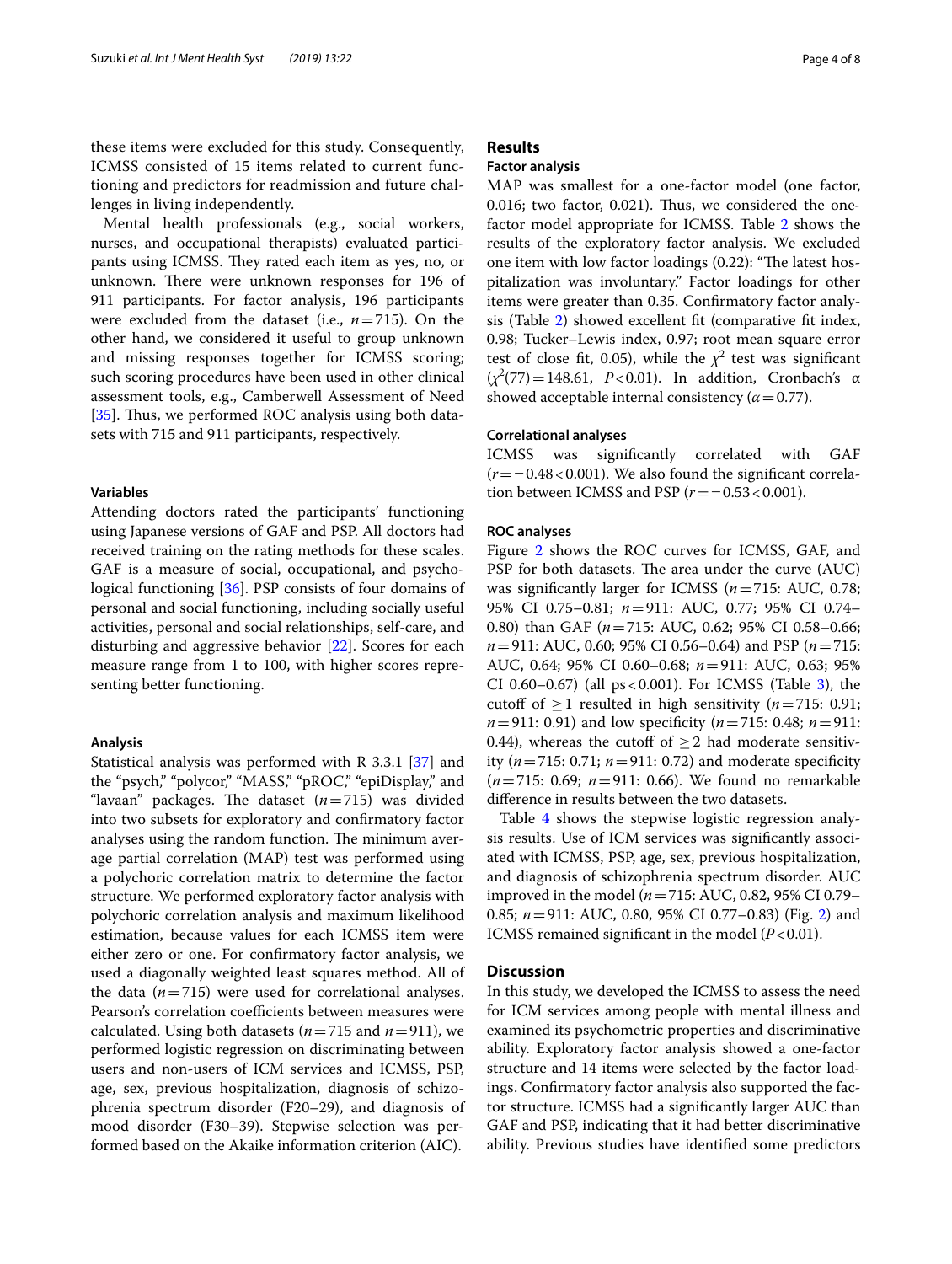## <span id="page-4-0"></span>**Table 2 Factor loadings in exploratory factor analysis (EFA) and confrmatory factor analysis (CFA) for the Intensive Case Management Screening Sheet (ICMSS) (***n***=715)**

|                                                                                                                                                                                                                                                            |      | EFA CFA           |
|------------------------------------------------------------------------------------------------------------------------------------------------------------------------------------------------------------------------------------------------------------|------|-------------------|
| 2. He/she has had serious problems with performing tasks necessary for community life independently, such as management of nutrition,<br>sanitation, money, safety, human relations or document, and movement (including cases with overburdened families) | 0.87 | 0.87              |
| 6. He/she has committed violence against, insulted, or refused a relationship with his/her family members                                                                                                                                                  | 0.80 | 0.67              |
| 10. His/her knowledge or understanding about his/her illness is insufficient, or he/she has poor understanding of his/her treatment                                                                                                                        | 0.80 | 0.80              |
| 7. He/she has experienced an intervention by police or public health officials                                                                                                                                                                             | 0.78 | 0.74              |
| 3. He/she has committed violence against non-family members, property damage, and behaved in an annoying manner or had trouble<br>with neighbors                                                                                                           | 0.77 | 0.79              |
| 12. He/she has had financial problems such as with purchasing of daily necessities and payment for utilities or medical expenses                                                                                                                           | 0.76 | 0.88              |
| 4. He/she has the experience of being missing, losing a residence, being threatened with eviction, or becoming homeless                                                                                                                                    |      | $0.72 \quad 0.90$ |
| 8. He/she could not take medicine regularly for more than 2 months. (Choose "No" if it is the first time that he/she has used psychiatric<br>services)                                                                                                     | 0.72 | 0.79              |
| 1. He/she has had a serious problem in performing social roles (employment, school attendance, domestic labor) for 6 months continu-<br>ously                                                                                                              | 0.71 | 0.71              |
| 13. He/she has had financial problems with paying rent                                                                                                                                                                                                     | 0.67 | 0.97              |
| 5. He/she has attempted self-harm or suicide                                                                                                                                                                                                               | 0.5  | 0.51              |
| 9. He/she has not visited the outpatient clinic for more than 2 months. (Choose "No" if it is the first time that he/she has used psychiatric<br>services)                                                                                                 | 0.49 | 0.59              |
| 14. He/she has no family members to support him/her (for example, refusal or non-cooperation from family or no relatives and solitude)                                                                                                                     | 0.47 | 0.48              |
| 15. Family members living together have difficult problems (such as nursing care, poverty, education, disability) that require assistance                                                                                                                  | 0.36 | 0.16              |
| 11. The latest hospitalization was an involuntary admission                                                                                                                                                                                                | 0.22 | <b>NA</b>         |

*NA* not available



<span id="page-4-1"></span>of the logistic regression analysis shown in Table [4](#page-5-1)

such as medication adherence and family involvement [[11,](#page-6-10) [12\]](#page-6-11). GAF and PSP are associated with current functioning, whereas ICMSS was developed to assess both current functioning and predictors for readmission and future challenges in living independently. ICM services are necessary not only to support people with current problems, but also to prevent readmission and future challenges in living independently. Thus, we suggest that ICMSS is useful for assessing the need for ICM services in people with mental illness.

For ICMSS, sensitivity was high for both datasets when the cutoff was  $\geq$  1, but drastically lower with a cutoff of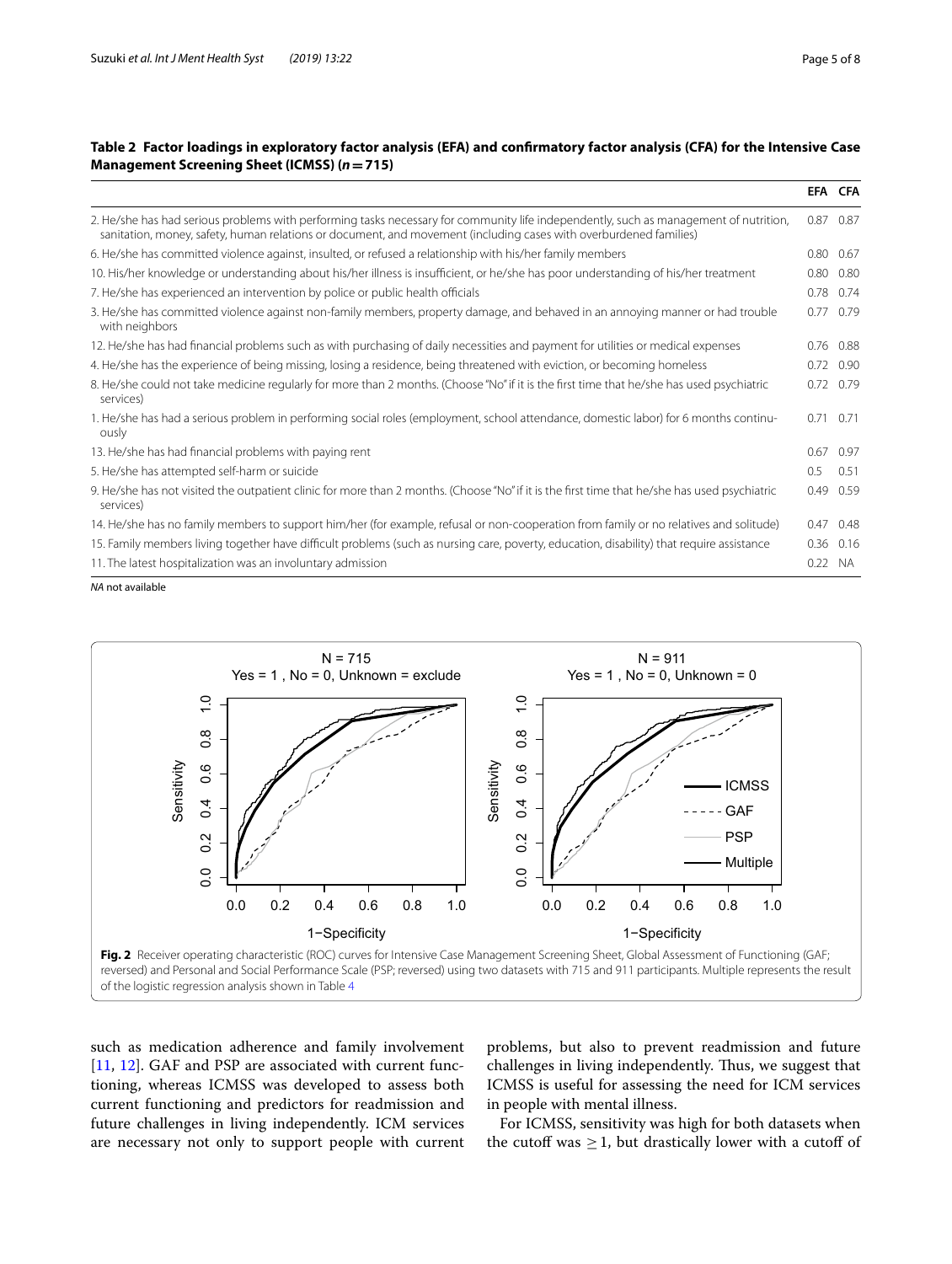<span id="page-5-0"></span>**Table 3 Sensitivity and specifcity for the Intensive Case Management Screening Sheet (ICMSS) by score**

| <b>Scores</b> | $n = 715$            |      | $n = 911$                   |                      |  |
|---------------|----------------------|------|-----------------------------|----------------------|--|
|               | <b>Sensitivities</b> |      | Specificities Sensitivities | <b>Specificities</b> |  |
|               | 0.91                 | 0.48 | 0.91                        | 0.44                 |  |
|               | 0.71                 | 0.69 | 0.72                        | 0.66                 |  |
| Β             | 0.55                 | 0.83 | 0.55                        | 0.82                 |  |
|               | 0.39                 | 0.92 | 0.39                        | 0.91                 |  |
| 5             | 0.29                 | 0.96 | 0.29                        | 0.96                 |  |
| 6             | 0.19                 | 0.99 | 0.20                        | 0.99                 |  |

 $\geq$  2. Hence, we suggest that a cutoff of  $\geq$  1 is appropriate for screening whether ICM services are needed. However, the AUC was not very large, even in the stepwise logistic regression analysis. In this study, ICMSS was rated by a single mental health professional on a multidisciplinary treatment team; thus, the ICMSS score for each participant does not refect the views of professionals in other disciplines. Flexible clinical judgment seems important for decision-making about whether to provide ICM services. Therefore, we thought that the need for ICM services was being determined by quantitative assessments (i.e., ICMSS) and clinical judgment.

We performed ROC analysis to evaluate the discriminative ability of ICMSS. For one dataset  $(n=715)$ , we excluded unknown ICMSS responses. Unknown and missing responses were grouped together for ICMSS scoring for the other dataset  $(n=911)$ . Regardless of the diference in scoring, the results from the two datasets showed similar discriminative ability. Grouping unknown and missing responses appeared to be useful for clinical ICMSS scoring. Moreover, in the Camberwell Assessment of Need, which is used broadly in clinical settings, a similar scoring procedure is applied for unknown responses [\[35](#page-7-15)]. Although it is necessary to gather as and missing responses for scoring in a clinical setting. Algorithms for determining the level of care were proposed in previous studies [\[26](#page-7-6), [27\]](#page-7-7). Ideally, these algorithms can be used in the Japanese system. It is expected that community mental health services, including ICM services, are provided according to actual resource and community characteristics [\[7](#page-6-6)]. In Japan, the mental health system is shifting from hospitalization-based to community-based care [\[8\]](#page-6-7). However, ICM services are not fully supported by the Japanese system; the costs of ICM services are borne by the medical institution. Thus, the criteria for providing ICM services changed fexibly according to resource and staff assignments at each institution in Japan. Algorithms provide a precise classifcation of the level of care, but they are infexible. ICMSS helps in the acquisition of information by professionals of various disciplines that we consider useful for fexible judgment in Japanese institutions.

In confirmatory factor analysis, the  $\chi^2$  test was significant, suggesting poor model fit. Generally, the  $\chi^2$  test is sensitive to sample size and tends to reject models with a large sample. Our sample was relatively large. However, other indices showed excellent ft. Tus, we believe that a one-factor model is appropriate for ICMSS. The age range of our participants was broad (20–92 years). In the stepwise logistic regression analysis, ICMSS remained signifcant in the model including age. However, in Japan, persons aged >65 years can choose to use welfare system services for elderly people, which might have afected the present results. This study included patients from two psychiatric institutions. The generalizability of findings may be limited. In addition, participants were recruited from patients who received psychiatric outpatient services, psychiatric day care, or outreach services. We did not obtain data from current and recently discharged

<span id="page-5-1"></span>**Table 4 Results of stepwise logistic regression analysis for discriminating between users and non-users of intensive case management**

|                                 | $n = 715$           |         | $n = 911$           |         |
|---------------------------------|---------------------|---------|---------------------|---------|
|                                 | Odds ratio (95% CI) | P value | Odds ratio (95% CI) | P value |
| <b>ICMSS</b>                    | 1.69 (1.51–1.90)    | < 0.001 | 1.72 (1.56-1.91)    | < 0.001 |
| PSP                             | $1.02(1.00 - 1.03)$ | 0.001   | $1.02(1.01 - 1.04)$ | 0.001   |
| Age                             | $0.99(0.98 - 1.00)$ | 0.060   | $0.98(0.97 - 0.99)$ | 0.004   |
| Sex (male/female)               | 1.62 (1.13–2.32)    | 0.009   | $1.73(1.25 - 2.40)$ | 0.001   |
| Schizophrenia spectrum disorder | $2.06(1.37 - 3.09)$ | < 0.001 | $2.13(1.49 - 3.06)$ | < 0.001 |
| Previous hospitalization        | 1.20 (1.10–1.30)    | < 0.001 | $1.11(1.04 - 1.18)$ | 0.001   |

For 715 and 911 data, same variables were retained by the stepwise selection

*ICMSS* Intensive Case Management Screening Sheet, *PSP* Personal and Social Performance Scale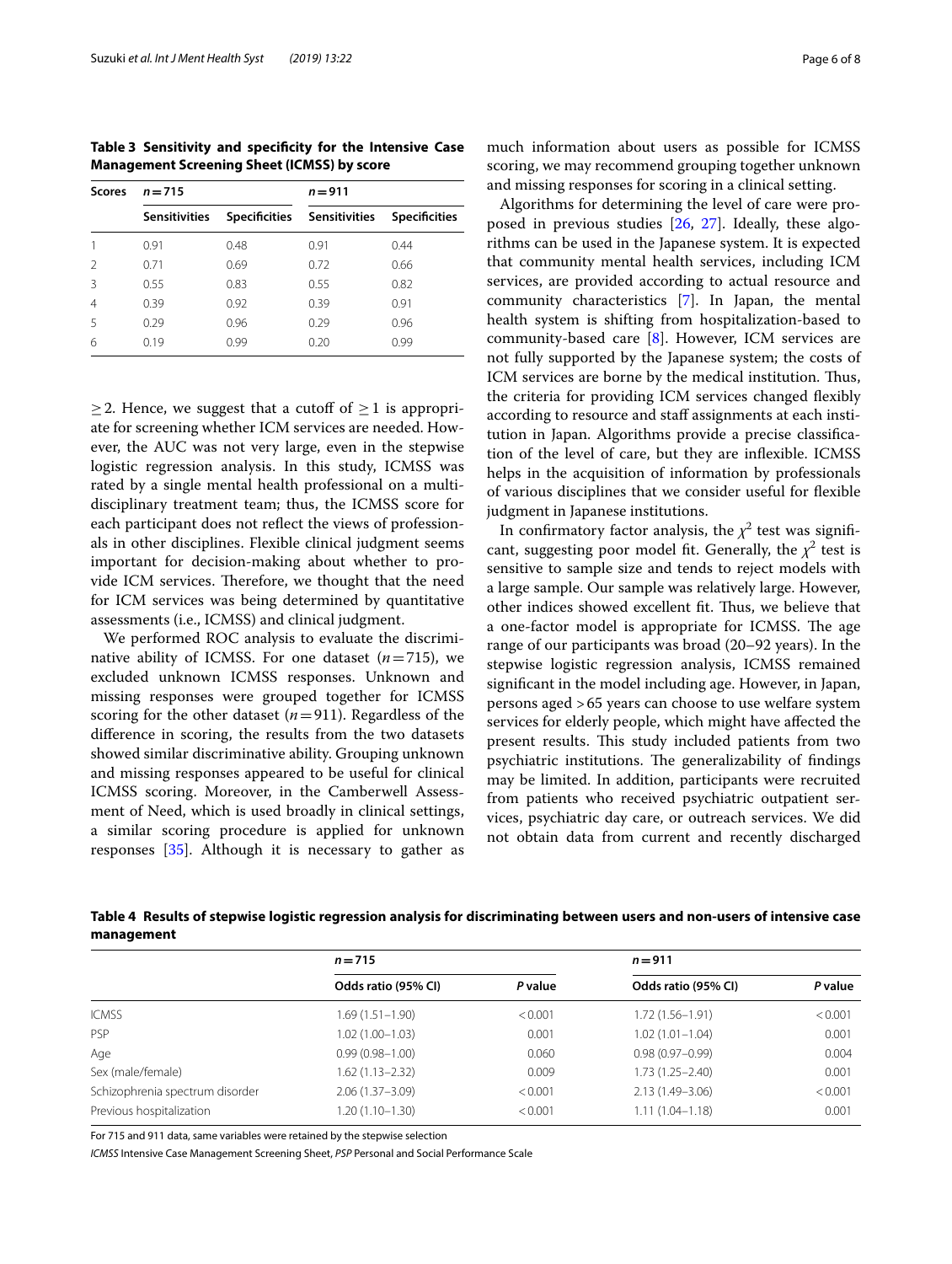inpatients of psychiatric hospitals. The results might vary when focusing on inpatients.

In summary, we developed ICMSS for nurses, social workers, and occupational therapists to use easily in clinical practice. ROC analysis showed that ICMSS has better discriminative ability between users and non-users of ICM services than GAF and PSP. Thus, we suggest that ICMSS is a useful screening tool that refects the views of professionals of various disciplines. However, the AUC of ICMSS was not large. The need for ICM services might be associated with quantitative assessment (i.e., ICMSS) and clinical judgment. In Japan, ICM services are provided only by a limited number of advanced organizations. We expect that ICMSS will be used as a measure that refects the views of professionals from various disciplines in several Japanese institutions, which may contribute to the further spread of ICM services in Japan.

#### **Abbreviations**

ICM: intensive case management; ICMSS: Intensive Case Management Screening Sheet; AUC: area under the curve; GAF: Global Assessment of Functioning; PSP: Personal and Social Performance Scale; LOCUS: Level of Care Utilization System for Psychiatric and Addiction Services; ICD-10: International Statistical Classifcation of Diseases and Related Health Problems, 10th revision.

#### **Authors' contributions**

KS: made substantial contribution to the analysis and writing of the manuscript. SY CF: involved in designing the study, data collecting, analyzing the data, and drafting the manuscript. YK, KN, TA, NH: involved in data collection and drafting and revising the manuscript. All authors read and approved the fnal manuscript.

#### **Author details**

<sup>1</sup> Department of Community Mental Health and Law, National Institute of Mental Health, National Center of Neurology and Psychiatry (NCNP), 4-1-1, Ogawahigashi, Kodaira, Tokyo, Japan. <sup>2</sup> Asahi General Hospital, I 1326, Asahi, Chiba, Japan. 3 Psychiatric Day Care & Clinic Hotto Station, Odori 5, Sapporo, Hokkaido, Japan.

## **Acknowledgements**

We would like to extend special thanks to the staff of Asahi General Hospital, and Psychiatric Day Care & Clinic Hotto Station.

#### **Competing interests**

The authors declare that they have no competing interests.

## **Availability of data and materials**

The datasets used and/or analyzed during the current study are available from the corresponding author on reasonable request.

#### **Consent for publication**

Not applicable.

## **Ethics approval and consent to participate**

The study protocol was approved by the ethics committee of Asahi General Hospital (No. 2016092001). In terms of informed consent, we employed an opt-out approach in this study. Participants were provided information about this study via posters about the study in waiting rooms, which guaranteed opportunities to decline participation in the study and the use of their data.

## **Funding**

This study was partly supported by a Health Labor Sciences Research Grant (H28-001) from the Ministry of Health, Labour, and Welfare of Japan.

## **Publisher's Note**

Springer Nature remains neutral with regard to jurisdictional claims in published maps and institutional afliations.

Received: 29 December 2018 Accepted: 22 March 2019 Published online: 05 April 2019

#### **References**

- <span id="page-6-0"></span>1. Thornicroft G, Tansella M. Better mental health. Cambridge: Cambridge University Press; 2009.
- <span id="page-6-1"></span>2. Winkler P, Barrett B, McCrone P, Csémy L, Janouskova M, Höschl C. Deinstitutionalised patients, homelessness and imprisonment: systematic review. Br J Psychiatry. 2016;208(5):421–8. [https://doi.org/10.1192/bjp.](https://doi.org/10.1192/bjp.bp.114.161943) [bp.114.161943](https://doi.org/10.1192/bjp.bp.114.161943).
- <span id="page-6-2"></span>3. Killaspy H, Rosen A. Case management and assertive community treatment. In: Thornicroft G, Szmukler G, Mueser KT, Drake RE, editors. Oxford textbook of community mental health. Oxford: Oxford University Press; 2011. p. 142–51.<https://doi.org/10.1093/med/9780199565498.003.0081>.
- <span id="page-6-3"></span>4. Mueser KT, Bond GR, Drake RE, Resnick SG. Models of community care for severe mental illness: a review of research on case management. Schizophr Bull. 1998;24(1):37–74. [https://doi.org/10.1093/oxfordjournals.](https://doi.org/10.1093/oxfordjournals.schbul.a033314) [schbul.a033314](https://doi.org/10.1093/oxfordjournals.schbul.a033314).
- <span id="page-6-4"></span>5. Bond GR, Drake RE, Mueser KT, Latimer E. Assertive community treatment for people with severe mental illness. Dis Manag Health Outcomes. 2001;9(3):141–59.<https://doi.org/10.2165/00115677-200109030-00003>.
- <span id="page-6-5"></span>6. Dieterich M, Irving CB, Bergman H, Khokhar MA, Park B, Marshall M. Intensive case management for severe mental illness. Cochrane Lib. 2017;1:CD007906.
- <span id="page-6-6"></span>Thornicroft G, Tansella M. Translating ethical principles into outcome measures for mental health service research. Psychol Med. 1999;29(4):761–7.<https://doi.org/10.1017/S0033291798008034>.
- <span id="page-6-7"></span>8. Ministry of Health Labour and Welfare Japan. 精神保健医療福祉の改革 ビジョン. [Vision of reforming mental health services]. 2006. [http://www.](http://www.mhlw.go.jp/topics/2004/09/tp0902-1.html) [mhlw.go.jp/topics/2004/09/tp0902-1.html.](http://www.mhlw.go.jp/topics/2004/09/tp0902-1.html)
- <span id="page-6-8"></span>9. Fujisawa D, Hashimoto N, Masamune-Koizumi Y, Otsuka K, Tateno M, Okugawa G, et al. Pathway to psychiatric care in Japan: a multicenter observational study. Int J Ment Health Syst. 2008;2(1):14. [https://doi.](https://doi.org/10.1186/1752-4458-2-14) [org/10.1186/1752-4458-2-14](https://doi.org/10.1186/1752-4458-2-14).
- <span id="page-6-9"></span>10. Mulder CL, Koopmans GT, Lyons JS. Special section on the GAF: determinants of indicated versus actual level of care in psychiatric emergency services. Psychiatr Serv. 2005;56(4):452–7. [https://doi.org/10.1176/appi.](https://doi.org/10.1176/appi.ps.56.4.452) [ps.56.4.452](https://doi.org/10.1176/appi.ps.56.4.452).
- <span id="page-6-10"></span>11. Sfetcu R, Musat S, Haaramo P, Ciutan M, Scintee G, Vladescu C, et al. Overview of post-discharge predictors for psychiatric re-hospitalisations: a systematic review of the literature. BMC Psychiatry. 2017;17(1):227. [https](https://doi.org/10.1186/s12888-017-1386-z) [://doi.org/10.1186/s12888-017-1386-z](https://doi.org/10.1186/s12888-017-1386-z).
- <span id="page-6-11"></span>12. Donisi V, Tedeschi F, Wahlbeck K, Haaramo P, Amaddeo F. Pre-discharge factors predicting readmissions of psychiatric patients: a systematic review of the literature. BMC Psychiatry. 2016;16(1):449. [https://doi.](https://doi.org/10.1186/s12888-016-1114-0) [org/10.1186/s12888-016-1114-0.](https://doi.org/10.1186/s12888-016-1114-0)
- <span id="page-6-12"></span>13. Markowitz FE. Mental illness, crime, and violence: risk, context, and social control. Aggress Violent Behav. 2011;16(1):36–44. [https://doi.](https://doi.org/10.1016/j.avb.2010.10.003) [org/10.1016/j.avb.2010.10.003.](https://doi.org/10.1016/j.avb.2010.10.003)
- <span id="page-6-13"></span>14. Baumer EP, Wright R, Kristinsdottir K, Gunnlaugsson H. Crime, shame, and recidivism. The case of Iceland. Br J Criminol. 2002;42(1):40–59. [https://](https://doi.org/10.1093/bjc/42.1.40) [doi.org/10.1093/bjc/42.1.40](https://doi.org/10.1093/bjc/42.1.40).
- <span id="page-6-14"></span>15. Saraceno B, Levav I, Kohn R. The public mental health signifcance of research on socio-economic factors in schizophrenia and major depression. World Psychiatry. 2005;4(3):181.
- <span id="page-6-15"></span>16. Lund C, De Silva M, Plagerson S, Cooper S, Chisholm D, Das J, et al. Poverty and mental disorders: breaking the cycle in low-income and middle-income countries. Lancet. 2011;378(9801):1502–14. [https://doi.](https://doi.org/10.1016/S0140-6736(11)60754-X) [org/10.1016/S0140-6736\(11\)60754-X](https://doi.org/10.1016/S0140-6736(11)60754-X).
- <span id="page-6-16"></span>17. Liberman RP, Hilty DM, Drake RE, Tsang HW. Requirements for multidisciplinary teamwork in psychiatric rehabilitation. Psychiatr Serv. 2001;52(10):1331–42. [https://doi.org/10.1176/appi.ps.52.10.1331.](https://doi.org/10.1176/appi.ps.52.10.1331)
- <span id="page-6-17"></span>18. Shattell M. Nurse–patient interaction: a review of the literature. J Clin Nurs. 2004;13(6):714–22.